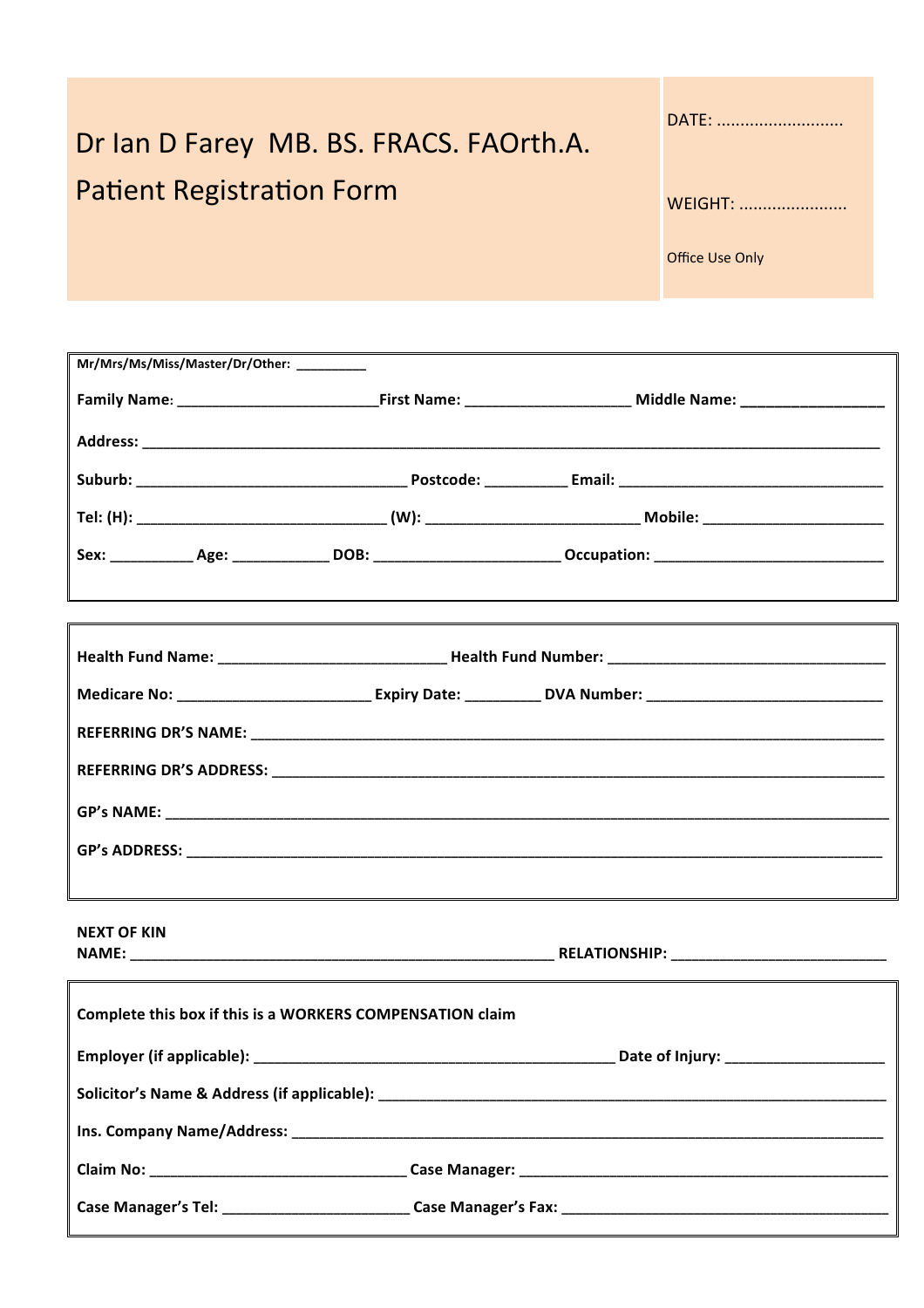# CHIEF COMPLAINT: Please tick:

| Do you have:         | Yes | No                                                      |
|----------------------|-----|---------------------------------------------------------|
| <b>Neck Pain</b>     |     | If more than one area, which is worse?                  |
| <b>Shoulder Pain</b> |     |                                                         |
| <b>Arm Pain</b>      |     | How long have you had this problem?                     |
| Upper back pain      |     | Did your symptoms follow an injury?<br>Yes No           |
| Low back pain        |     |                                                         |
| Hip/Leg pain         |     | If yes: _____ at work _____ car accident _____<br>Other |
|                      |     | Please describe what happened                           |
|                      |     |                                                         |

**Describe your pain (Tick all that apply)** 

| Throbbing<br>Dull<br>Sharp<br>Intermittent<br><b>Constant</b><br>Deep |  |
|-----------------------------------------------------------------------|--|
|-----------------------------------------------------------------------|--|

Stiffness \_\_\_\_ Aching \_\_\_\_ Shooting \_\_\_\_ Cramping \_\_\_\_ Burning \_\_\_\_ Stabbing \_\_\_\_

# PREVIOUS TREATMENT:

Put a tick next to each type of treatment you have had for your current **SPINAL** problem. Then tick the column that best describes the effect of the treatment.

|                        |                    |               | Did it make things |                  |                    |                    |               | Did it make things |                  |
|------------------------|--------------------|---------------|--------------------|------------------|--------------------|--------------------|---------------|--------------------|------------------|
| <b>Treatment</b>       | <b>Tick if you</b> | <b>Better</b> | <b>Worse</b>       | <b>No change</b> | <b>Treatment</b>   | <b>Tick if you</b> | <b>Better</b> | <b>Worse</b>       | <b>No Change</b> |
|                        | <b>Have had</b>    |               |                    |                  |                    | <b>Have had</b>    |               |                    |                  |
|                        |                    |               |                    |                  |                    |                    |               |                    |                  |
| <b>Bed Rest</b>        |                    |               |                    |                  | <b>Hot packs</b>   |                    |               |                    |                  |
| <b>Pool therapy</b>    |                    |               |                    |                  | <b>Ice Packs</b>   |                    |               |                    |                  |
| Physiotherapy          |                    |               |                    |                  | <b>Ultrasound</b>  |                    |               |                    |                  |
| <b>Traction</b>        |                    |               |                    |                  | <b>Massage</b>     |                    |               |                    |                  |
| <b>Medication</b>      |                    |               |                    |                  | Yoga/Tai<br>Chi    |                    |               |                    |                  |
| <b>Acupuncture</b>     |                    |               |                    |                  | <b>Braces</b>      |                    |               |                    |                  |
| <b>Chiropractic</b>    |                    |               |                    |                  | <b>Splints</b>     |                    |               |                    |                  |
| <b>TENS Machine</b>    |                    |               |                    |                  | <b>Biofeedback</b> |                    |               |                    |                  |
| <b>Spine Injection</b> |                    |               |                    |                  |                    |                    |               |                    |                  |

### **REVIEW OF SYSTEMS:** Tick all conditions you are CURRENTLY experiencing.

Weight Loss \_\_\_\_ Iodine allergy \_\_\_\_ Seizures \_\_\_\_ Fractures \_\_\_\_ Weight Loss \_\_\_\_\_ dodine allergy \_\_\_\_<br>
Loss of appetite \_\_\_\_\_ Transplant \_\_\_\_

**Haemo-lymphatic CV/respiratory Gastrointestinal Endocrine**<br> **Anaemia Gastrointestinal CONSCOTE CONSCOTE CONSCOTE CONSCOTE CONSCOTE CONSCOTE** Anaemia \_\_\_\_ Shortness of breath \_\_\_\_ Difficulty swallowing \_\_\_\_ Obesity \_\_\_\_ \_\_<br>Excessive bleeding \_\_\_\_ Wheezing \_\_\_\_ Heartburn \_\_\_\_ Thyroid disorder \_\_\_\_ Excessive bleeding \_\_\_\_ Wheezing \_\_\_\_ Heartburn \_\_\_\_ Thyroid disorder \_\_\_\_ Easy bruising \_\_\_\_ Cough \_\_\_\_ Nausea/vomiting \_\_\_\_ Diabetes \_\_\_\_ Lymphoma \_\_\_\_\_ Coughing up blood \_\_\_\_ Constipation \_\_\_\_ Menopause \_\_\_<br>
Leukemia Chest pains \_\_\_\_ Chest pains Diarrhoea \_\_\_\_ Menstrual irreg Leukemia \_\_\_\_\_ \_\_\_\_\_ \_\_\_\_\_\_\_ Chest pains \_\_\_\_\_ Diarrhoea \_\_\_\_\_ \_\_\_ Menstrual irrustricul irrustricul cancer \_\_\_<br>Cancer \_\_\_\_ Palpitations \_\_\_\_ Blood in stools \_\_\_\_ Pelvic Pain \_\_\_ Lymph node swelling example are supported by the stomach pain and the addison's disease and the stomach pain and the Addison's disease

**Constitutional Allergy/Immune Neurologic Musculoskeletal**

Double vision

Fever \_\_\_\_ Drug Allergy \_\_\_\_ Paralysis \_\_\_\_ Joint stiffness/swelling \_\_\_\_\_ Chills Chills Chills Chills Chills Chills Chills Chills Chills Chills Chills Chills Chills Chills Chills Chill Seasonal allergy Chills Chills Chills Chills Chills Chills Chills Chills Chills Chills Chills Chills Chills Chi Night Sweats \_\_\_\_ https://www.flood allergy \_\_\_\_ https://www.floodu.com/spasticity \_\_\_\_ Muscle Fatigue \_\_\_\_

Chest pains \_\_\_\_\_\_ Diarrhoea \_\_\_\_ Menstrual irregularities \_\_\_\_<br>
Palpitations Blood in stools \_\_\_\_ Pelvic Pain \_\_\_\_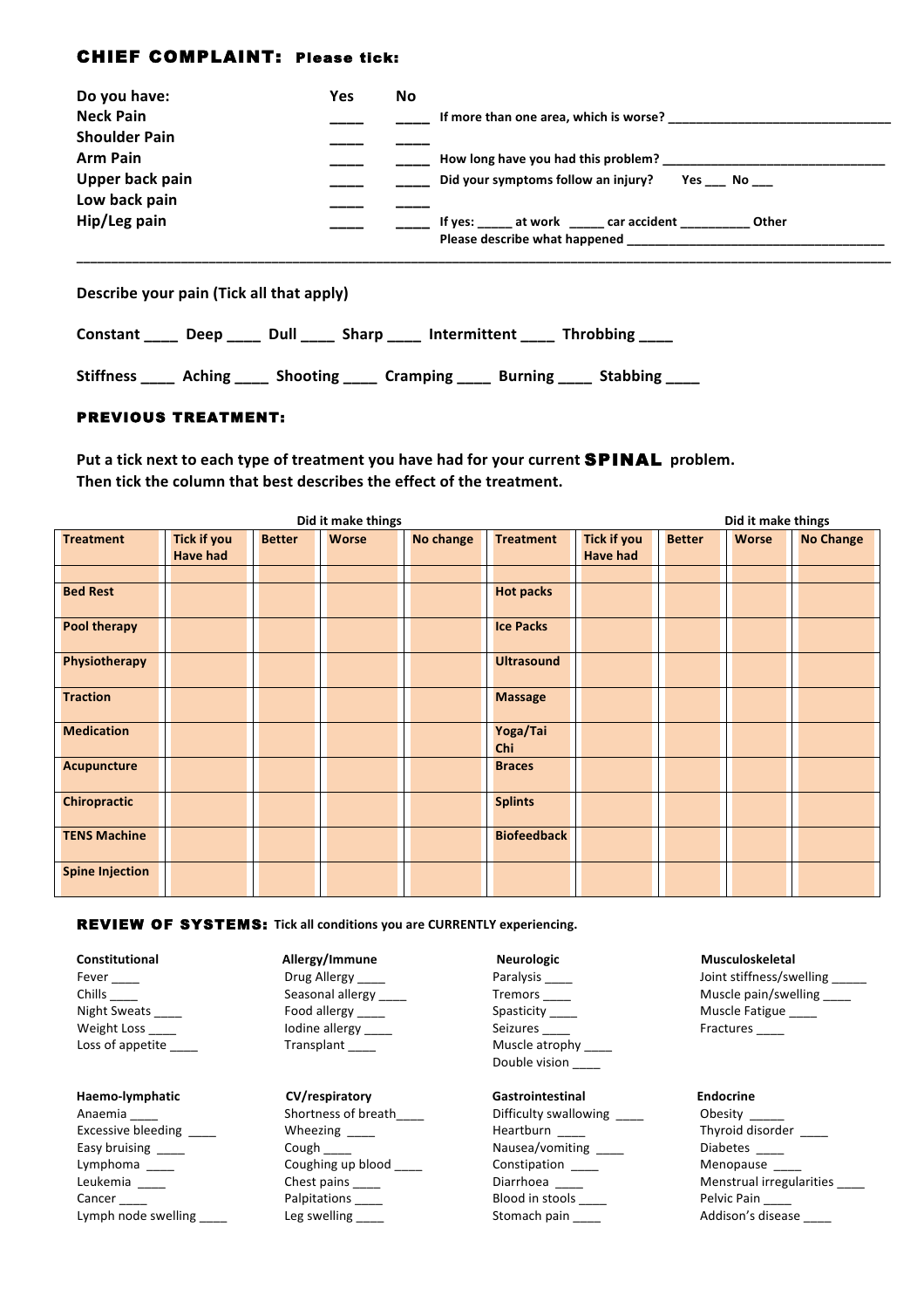| <b>HENT</b><br>Loss of vision ____<br>Eye Redness ____<br>Headaches ____<br>Dizziness ____<br>Glaucoma <sub>___</sub> | Skin/Integumentary<br>Ulcer $\frac{1}{2}$<br>Eczema___<br>Hives _____<br>Sexual Difficulties | Psychiatric<br>Poor sleep ____<br>Depression ____<br>Anxiety _____<br>Stress at work/home ____ | Genitourinary<br>Pain urinating<br>Incontinence<br>Blood in urine ____<br>Dribbling _____<br>Pregnant ____ |
|-----------------------------------------------------------------------------------------------------------------------|----------------------------------------------------------------------------------------------|------------------------------------------------------------------------------------------------|------------------------------------------------------------------------------------------------------------|
| <b>Past Surgical History:</b>                                                                                         |                                                                                              |                                                                                                |                                                                                                            |
| Year<br>Operation                                                                                                     |                                                                                              |                                                                                                | <b>Place Hospitalised</b>                                                                                  |
|                                                                                                                       |                                                                                              |                                                                                                |                                                                                                            |
| If you have had PREVIOUS SPINAL SURGERY,<br>What were your symptoms BEFORE the surgery? Please describe:              |                                                                                              |                                                                                                |                                                                                                            |
| Did your symptoms improve after surgery? Yes/No                                                                       |                                                                                              | If YES, how long afterwards?                                                                   |                                                                                                            |
| Did you get worse after surgery? Yes/No<br>Were you released back to work after surgery? Yes/No If YES, when?         |                                                                                              |                                                                                                |                                                                                                            |
| <b>MEDICAL HISTORY:</b> Have you ever had (Tick all that apply)                                                       |                                                                                              |                                                                                                |                                                                                                            |
| _ Asthma/Breathing problems<br><b>Cancer</b>                                                                          | <b>Stroke</b>                                                                                | <b>Phlebitis or blood clots</b>                                                                | Other current or past medical problems:                                                                    |
| <b>Radiation/Chemotherapy</b>                                                                                         | <b>Thyroid trouble</b>                                                                       |                                                                                                |                                                                                                            |
| Migraine or other severe head pain                                                                                    | <b>Kidney Infections</b>                                                                     |                                                                                                |                                                                                                            |
| <b>High Blood Pressure</b>                                                                                            | <b>Heart Attack</b>                                                                          |                                                                                                |                                                                                                            |
| <b>AIDS or HIV</b>                                                                                                    | <b>Diabetes</b>                                                                              |                                                                                                |                                                                                                            |
| <b>Kidney Stones</b>                                                                                                  | Fibromyalgia                                                                                 |                                                                                                |                                                                                                            |
| <b>Arthritis</b>                                                                                                      | <b>Stomach Ulcer</b>                                                                         |                                                                                                |                                                                                                            |
|                                                                                                                       |                                                                                              |                                                                                                |                                                                                                            |
| <b>Seizures</b>                                                                                                       | <b>Tuberculosis</b>                                                                          |                                                                                                |                                                                                                            |
|                                                                                                                       | <b>Hepatitis</b>                                                                             |                                                                                                |                                                                                                            |
| <b>ALLERGIES:</b>                                                                                                     |                                                                                              |                                                                                                |                                                                                                            |
| Name of medicine/substance                                                                                            | <b>Type of Reaction</b>                                                                      |                                                                                                | Date (if known)                                                                                            |
|                                                                                                                       |                                                                                              |                                                                                                |                                                                                                            |
|                                                                                                                       |                                                                                              |                                                                                                |                                                                                                            |
|                                                                                                                       |                                                                                              |                                                                                                |                                                                                                            |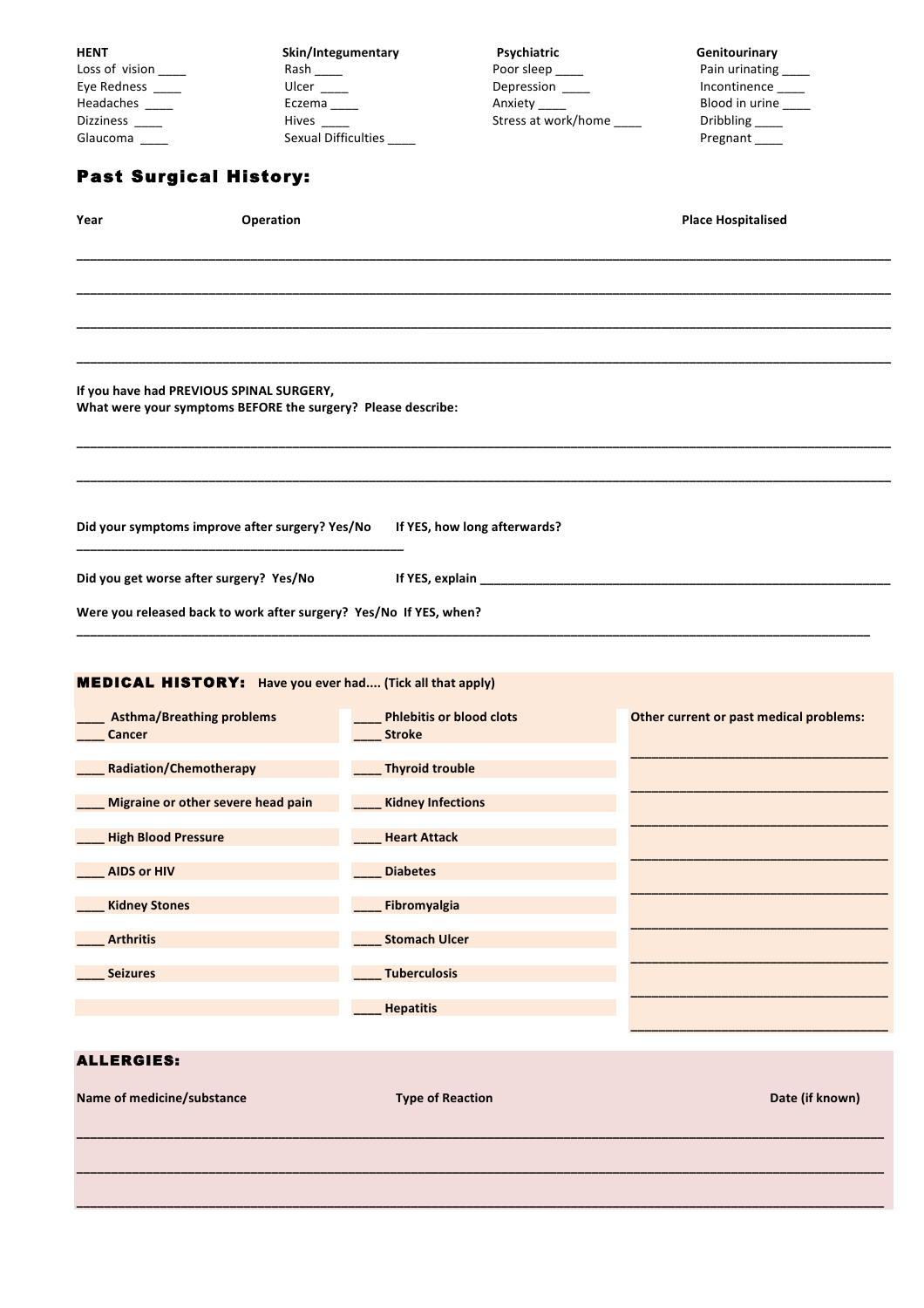### **Previous investigations and Treatment**

Please list previous radiology studies you have had for your current spinal problem.

| DATE(s)                                                                                                                                          | DATE(s)                                                                                   |
|--------------------------------------------------------------------------------------------------------------------------------------------------|-------------------------------------------------------------------------------------------|
|                                                                                                                                                  |                                                                                           |
|                                                                                                                                                  |                                                                                           |
|                                                                                                                                                  |                                                                                           |
| MEDICINES: List all medicines that you take, including the doses and how often you take them.<br>Include Vitamins and non prescription medicine. |                                                                                           |
|                                                                                                                                                  |                                                                                           |
|                                                                                                                                                  |                                                                                           |
|                                                                                                                                                  |                                                                                           |
|                                                                                                                                                  |                                                                                           |
| <b>FAMILY HISTORY:</b>                                                                                                                           | Does anyone in your family APART FROM YOU suffer from any of the following conditions?    |
| <b>Spinal Problems</b><br>Yes/No                                                                                                                 |                                                                                           |
| <b>Bleeding disorders</b><br>Yes/No                                                                                                              |                                                                                           |
| <b>Heart Disease</b><br>Yes/No                                                                                                                   |                                                                                           |
| Cancer<br>Yes/No                                                                                                                                 |                                                                                           |
| <b>Diabetes</b><br>Yes/No                                                                                                                        |                                                                                           |
|                                                                                                                                                  |                                                                                           |
| SOCIAL HISTORY:                                                                                                                                  |                                                                                           |
| <b>Marital Status:</b>                                                                                                                           | Single Married DeFacto Divorced Widowed Separated                                         |
|                                                                                                                                                  |                                                                                           |
|                                                                                                                                                  |                                                                                           |
| <b>Working status:</b>                                                                                                                           | Working _____ Not Working _____ Homemaker _____ Student _____ Disabled _____ Retired ____ |
|                                                                                                                                                  |                                                                                           |
|                                                                                                                                                  |                                                                                           |
| Do you currently use tobacco?<br>Yes/No                                                                                                          | Type/Amount per Day ________________________ Years smoked: _______                        |
| Have you ever used tobacco<br>Yes/No                                                                                                             | Type/Amount per Day ______________ Years: _________ If quit, when? ______                 |
|                                                                                                                                                  |                                                                                           |
| Do you participate in any regular exercise?                                                                                                      | Yes/No                                                                                    |
|                                                                                                                                                  |                                                                                           |